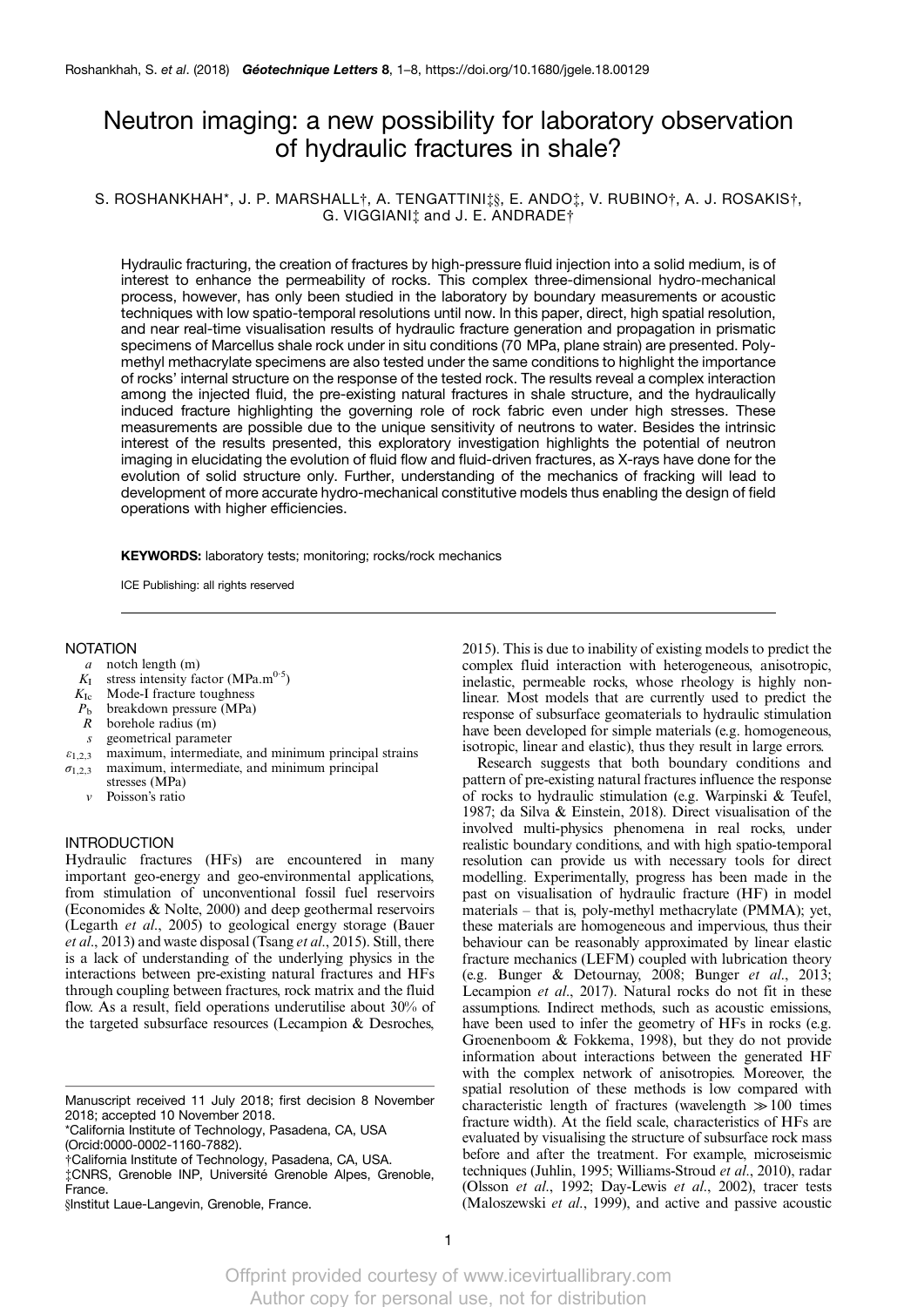<span id="page-1-0"></span>emissions [\(Williams & Johnson, 2004; Meng & De Pater,](#page-7-0) [2011\)](#page-7-0) are used. The highest spatial resolution among these methods, however, is in the order of a metre, and this cannot capture the fine fabric of the rock mass that governs its global hydro-mechanical behaviour. The frequency and aperture of main joints can be inferred (with low accuracy – [Maxwell](#page-7-0) et al[., 2011](#page-7-0)) also from the wellbore fluid flow rate and pressure data ([Nolte, 1991;](#page-7-0) [Dershowitz](#page-6-0) et al., 1998). In this research study, the process of HF in Marcellus shale is visualised using a high-power flux neutron source ([NeXT-Grenoble, 2018](#page-7-0) and [Tengattini](#page-7-0) et al., 2017). These results provide a proof-of-concept, reminiscent of the results obtained with X-ray computed tomography (X-ray CT) in soils (Sun [et al](#page-7-0)., [2011;](#page-7-0) [Kawamoto](#page-6-0) et al., 2018) and rocks ([Viggiani](#page-7-0) et al., 2004; [Lenoir](#page-7-0) et al., 2007; Jia et al[., 2014](#page-6-0)). This method lends itself as a potential high-impact tool to provide quantitative access to important parameters of HF including the fluid front ([Frash](#page-6-0)  $et \hat{a}l$ , 2016; [Stavropoulou](#page-7-0)  $et \hat{a}l$ , 2018) and fracture propagation path and speed in heterogeneous media.

#### EXPERIMENTAL SET-UP

For laboratory physical models of HF to be representative of the field condition, specimens with low fracture toughness and permeability must be used or a liquid with a high viscosity must be injected [\(De Pater](#page-6-0) et al., 1994). Due to the distinct hydro-mechanical behaviour of natural rocks (e.g. [De Pater &](#page-6-0) [Beugelsdijk, 2005](#page-6-0); Potluri et al[., 2005](#page-7-0); Gale et al[., 2007;](#page-6-0) [Dahi-Taleghani & Olson, 2011\)](#page-6-0) from that of simple porous samples (plaster or cement paste, e.g. [Van Dam](#page-7-0) et al., 2000), highlighting the fact that the influence of shales heterogeneous and anisotropic structure on its behaviour cannot be ignored, shale samples are directly tested in this study. The results presented in this study are obtained by injecting regular water  $(\mu_w = 0.001 \text{ Pa.s})$  as a proof-of-principle. A higher viscosity liquid will be used in future experiments.

#### Testing materials and specimen preparation

Prismatic shale and PMMA specimens  $(100 \times 100 \times 25 \text{ mm}^3)$ are prepared. Testing PMMA as a model material helps to understand the extent of the influence of pre-existing fractures on shale behaviour when compared with that of a simple homogenous medium such as PMMA. Shale's mechanical properties (average) are like those of PMMA

(refer to the Appendix). Another advantage of PMMA as a model material is its optical transparency, which allows visual assessment of the generated HF without using sophisticated techniques. Marcellus shale is a brittle material, and anisotropy exists in both mechanical and hydraulic properties due to the presence of multiple sets of fractures in its internal structure. In this case, three sets of mutually perpendicular fractures are observed. One set is the horizontal/sub-horizontal bedding planes spaced by a couple of millimetres, which are planes of persistent discontinuity. The other two sets are tensile fractures orthogonal to each other and to bedding planes formed due to the applied vertical maximum principal stress in earth's crust. The latter sets repeat in smaller scales in a self-similar (fractal) pattern. In the scale of the laboratory specimens in this study, and with the available spatial resolutions, they are about  $2.5 \text{ cm}$ apart. Large faces of shale specimens in this study are parallel to the bedding planes. The prismatic shale samples are machined to the above size by a rock coring company. There was no sign of wetness in specimen's individual vacuumed plastic wraps. There was no attempt to completely dry or water saturate the shale specimens in the laboratory before the tests. A hole ( $D = 6.4$  mm) is drilled through the specimen thickness at the centre of the large faces using an oil-based coolant. A 1.6 mm long  $\times$  0.8 mm wide notch (blunted tip) is manually sawed along the borehole wall throughout the specimen thickness to initiate the HF from there (Fig.  $1(a)$ ).

# Loading frame and instrumentation

A frame is designed and built to vertically load a prismatic rock specimen and laterally confine it in a rigid aluminium jacket (Fig. 1(a)). The deformation of aluminium plates under induced lateral loading (per elasticity) is over an order of magnitude lower than the aperture of the HF (approximated per LEFM), thus the assumption of close-to-plane strain condition is valid. A high-pressure stainless-steel tube (6·4 mm outer diameter, 3·2 mm inner diameter) is inserted 19 mm through the borehole. An ultra-high-pressure syringe pump ( $P_{\text{max}}$  = 89 MPa) injects water with a constant flow rate into the specimen. The fluid pressure is measured and recorded by the pump's built-in pressure transducer and data-acquisition system. A face-sealing circular O-ring is installed on the internal face of each lateral plate confining



Fig. 1. (a) The loading frame, confining jacket, and schematic view of a prepared specimen with imposed boundary condition (plane strain). (b) Experimental device in the neutron chamber (Institut Laue-Langevin, Grenoble, France). The axis of the neutron beam is perpendicular to the large faces of the loaded specimen. Side view of the loading frame is shown here, and various parts of the set-up are marked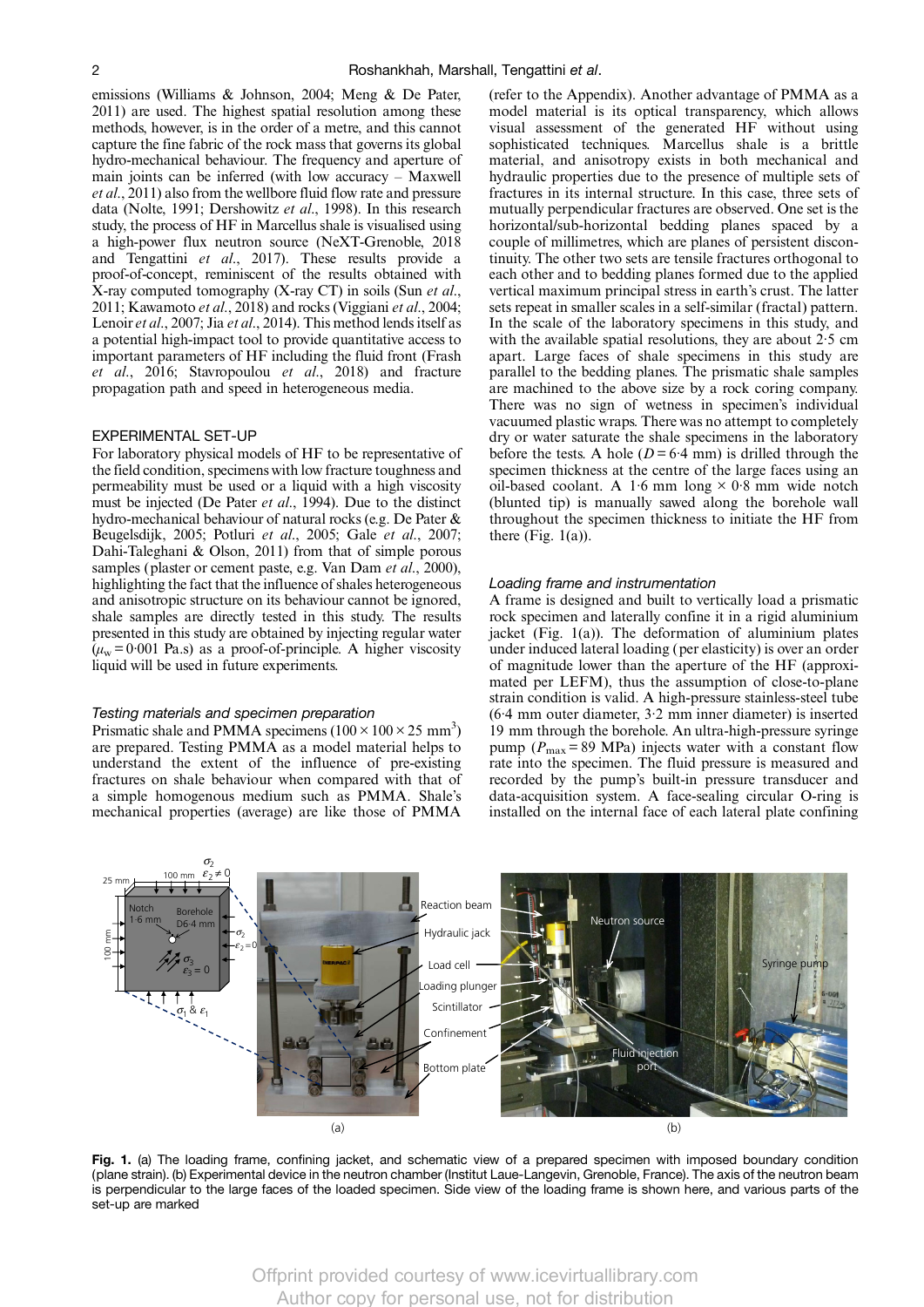the specimen's large faces to seal the borehole with the aid of silicon-based grease. This configuration also decreases the friction on the large lateral faces. Additionally, contacting surfaces of specimens and confining plates are machined with a mirror finish to decrease the friction between them.

the sample in place giving a radiography – that is, field of transmission of the beam through the sample in the direction of the beam. Tomography means acquiring radiographies at many different angles allowing the field of attenuation to be reconstructed in 3D.

# High-resolution process monitoring: neutron imaging

[Figure 1\(b\)](#page-1-0) shows the experimental device in the neutron imaging chamber. The neutron radiography (two dimensional (2D)) is utilised to monitor the fluid flow in the rock specimen during high-pressure fluid injection, and the neutron tomography (three dimensional (3D)) is utilised to visualise the state of the specimen after the test. Both neutron and X-ray radiations travel through matter and are attenuated according to the well-known Beer–Lambert law. The main difference between them is that for X-rays, attenuation increases with density and atomic number, whereas for neutrons, there is no hard-and-fast rule, but some light elements such as hydrogen and lithium have large attenuation coefficients. Neutrons are suitable, therefore, for detecting water [\(Perfect](#page-7-0) et al., 2014). There is a further bonus – that is, some materials with good mechanical properties have very low attenuation coefficients, making them ideal pressure vessels. To exploit this fact, confining plates are made of 6061 aluminium alloy in this study. The neutron beam is collimated with a 15 mm pinhole and a 10 m propagation distance to maximise resolution and neutron flux in the testing conditions. Downstream of the experiment, a 100 μm-thick LiF scintillator converts the neutron beam into visible light, which is captured by an s-CMOS camera with  $2048 \times 2048$  pixels and an exposure time of 700 ms. The radiogram of the specimen on the scintillator is  $100 \times 100$  mm<sup>2</sup> in size, therefore, the corresponding pixel size in the acquired images is about 50 μm/px. The intensity of the detected full beam (with no sample in place) is used to normalise the beam detected with

# EXPERIMENTAL PROCEDURE AND RESULTS

The experimental procedure and results of tests conducted on four PMMA and four shale specimens are presented here. The testing specimen is first placed in the loading apparatus inside the neutron-imaging chamber. The lateral confinement, vertical loading and the injection equipment are then set. The vertical stress on the specimen is increased gradually until it reaches 70 MPa. Few minutes after that, the syringe pump is turned on. The pump is set to inject regular water at a constant flow rate ( $\overline{Q}$  = 3, 6 or 12 ml/min) into the specimen. When the pressure reaches a critical value, fractures form. Figure 2(a) shows the HF created in a PMMA specimen. Pressure histories of four PMMA specimens are presented in Fig. 2(b). The test procedure on shale is the same as PMMAs. [Figure 3\(a\)](#page-3-0) shows the pressure profiles for tests on shale. The trends look like a typical pressure signature observed in the field ([Fig. 3\(b\)\)](#page-3-0). [Figure 4](#page-3-0) shows a neutron image of a hydraulically fractured shale specimen initiated from both top and bottom of the wellbore. A video constructed from successive neutron radiographies (Movie S2 online) shows that after a vertical HF forms, it activates a natural fracture. The presence of natural fractures is inferred from the radiographs  $(Fig. 5(a))$  $(Fig. 5(a))$ . The 3D neutron tomography also shows the bedding planes parallel to large faces (Movie S3 online). A weakened plane parallel to the large faces is observed around the middle of the specimen thickness after the HF, detectable with both the naked eye and neutrons [\(Fig. 5\(b\)\)](#page-4-0). The dilated plane is suspected to be the same feature that accumulated water in it after HF occurred [\(Figs 5\(c\)](#page-4-0) and [5\(d\)](#page-4-0)).



**Fig. 2.** Results of hydraulic fracturing tests on PMMA. (a) A typical fracture surface in a PMMA specimen. Only one HF is initiated at the<br>tip of the pre-defined notch along the borehole wall at the top, where the maximum theory, and it propagates vertically upwards in the direction of the maximum compressive stress. The shape of the generated HF is identical in all tests. This image corresponds to  $Q = 6$  ml/min. (b) Fluid pressure histories, where a sharp increase in pressure followed by formation of a fracture, a peak pressure near 40 MPa, and a subsequent drop in fluid pressure are recorded. Specimens are fractured hydraulically by injecting regular water at a constant flow rate (3, 6 or 12 ml/min). The measured breakdown pressure (36–41 MPa) is within the predicted range provided by LEFM solutions (refer to the Appendix). The slight variation of breakdown pressure with fluid flow rate (inset graph) may reflect the variation in properties of PMMA specimens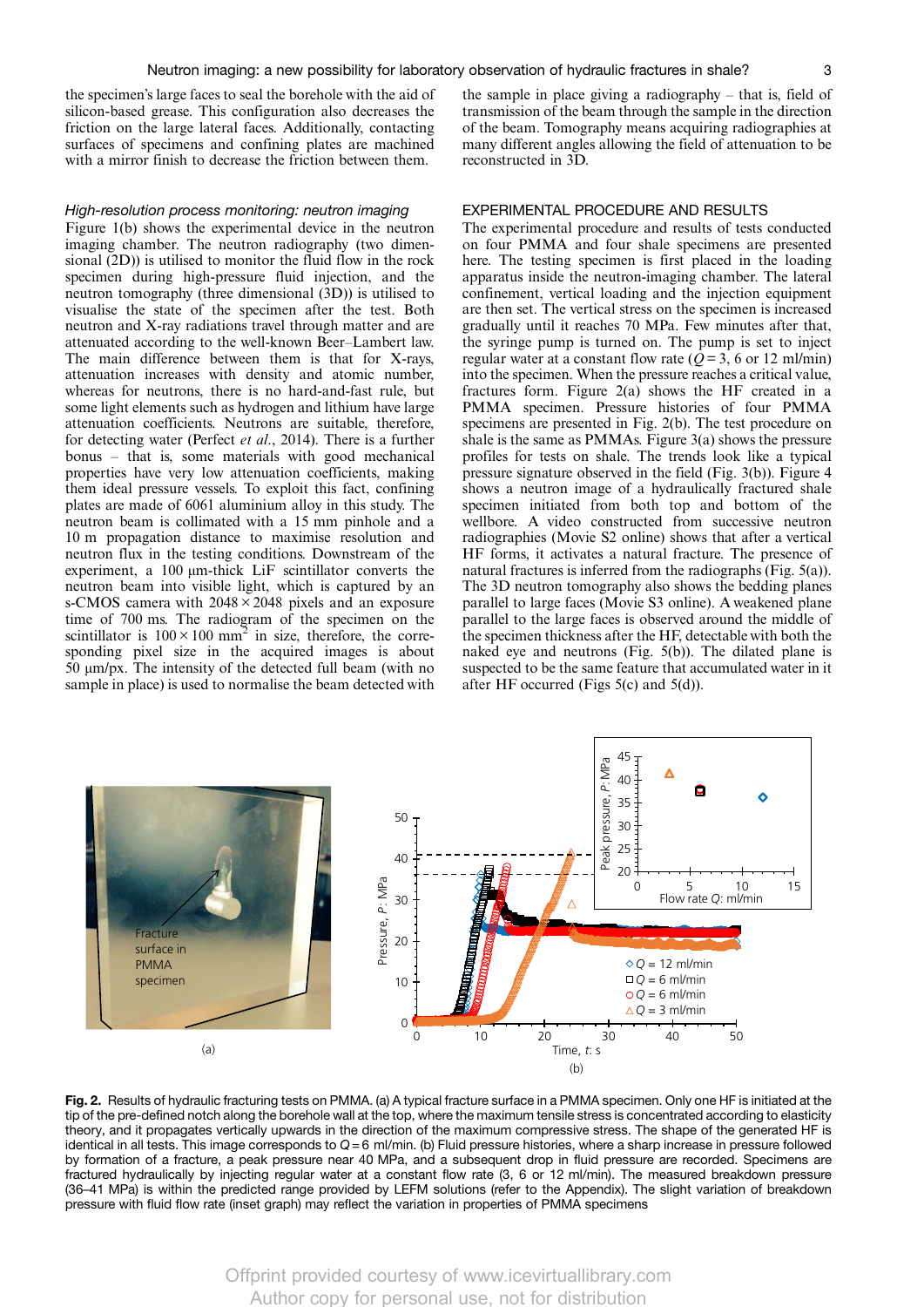<span id="page-3-0"></span>

Fig. 3. Results of hydraulic fracturing in shale specimens. (a) Fluid pressure histories for four shale specimens hydraulically fractured by injecting water at a constant flow rate (3, 6 or 12 ml/min). Maximum fluid pressures are measured around 23–35 MPa followed by a clear dropdown. Refer to the Appendix for predicted breakdown pressure for shale per LEFM (7–47 MPa) assuming the bulk, average properties of shale. Given the anisotropic structure of shales, LEFM assumptions are invalid for them, which is evidenced by very different responses obtained for various specimens, even for those fractured with the same flow rates. (b) Typical pressure history observed during hydraulic fracturing operations in the field, with a steady pressure buildup followed by the generation of HFs, maximum pressure (Song et al[., 2001](#page-7-0)), a sharp drop in pressure and its transient dissipation ([Economides & Nolte, 2000](#page-6-0))



Fig. 4. Typical neutron radiography image of a shale specimen under in situ conditions, and before and after hydraulic fracturing. This image corresponds to the HF generation in shale with flow rate of  $Q = 6$  ml/min. The unfractured sample is captured before the peak pressure and the fractured sample is captured immediately after the peak pressure. The time-lapsed images (see Movie S2 online, caption in the Appendix) show two fractures initiated at the top and bottom of the borehole in the direction of the maximum compressive stress (70 MPa). It is interesting to note that the fracture surface bisects the natural fracture present above the borehole (and later it diverts into a bedding plane)

# **DISCUSSION**

The results of this study show several important characteristics about the hydro-mechanical behaviour of natural rocks. The measured maximum pressures for PMMA specimens are close to the breakdown pressure  $(P_b)$  predictions derived from LEFM solutions (see the Appendix). The range of breakdown pressure in these calculations is obtained only based on the common range of PMMA's mechanical properties because the fracture propagation regime in this material is toughness dominated, and thus it is mostly independent of the flow rate ([Detournay, 2016\)](#page-6-0). These results show that the high-pressure fluid injection in simple materials produces simple fracture geometry – that is, the fracture initiates from the pre-defined notch at the top of the borehole and propagates with a single plane extended exactly in the expected orientation per imposed boundary conditions [\(Hubbert & Willis, 1957\)](#page-6-0). In shale specimens, however, the HF is initiated from both top and bottom sides of the wellbore although one notch was fabricated only on top; its orientation is not always exactly vertical (sometimes sub-vertical); and its propagation path deviates from the initial fracture plane [\(Fig. 5\(b\)](#page-4-0) and Movie S2 online).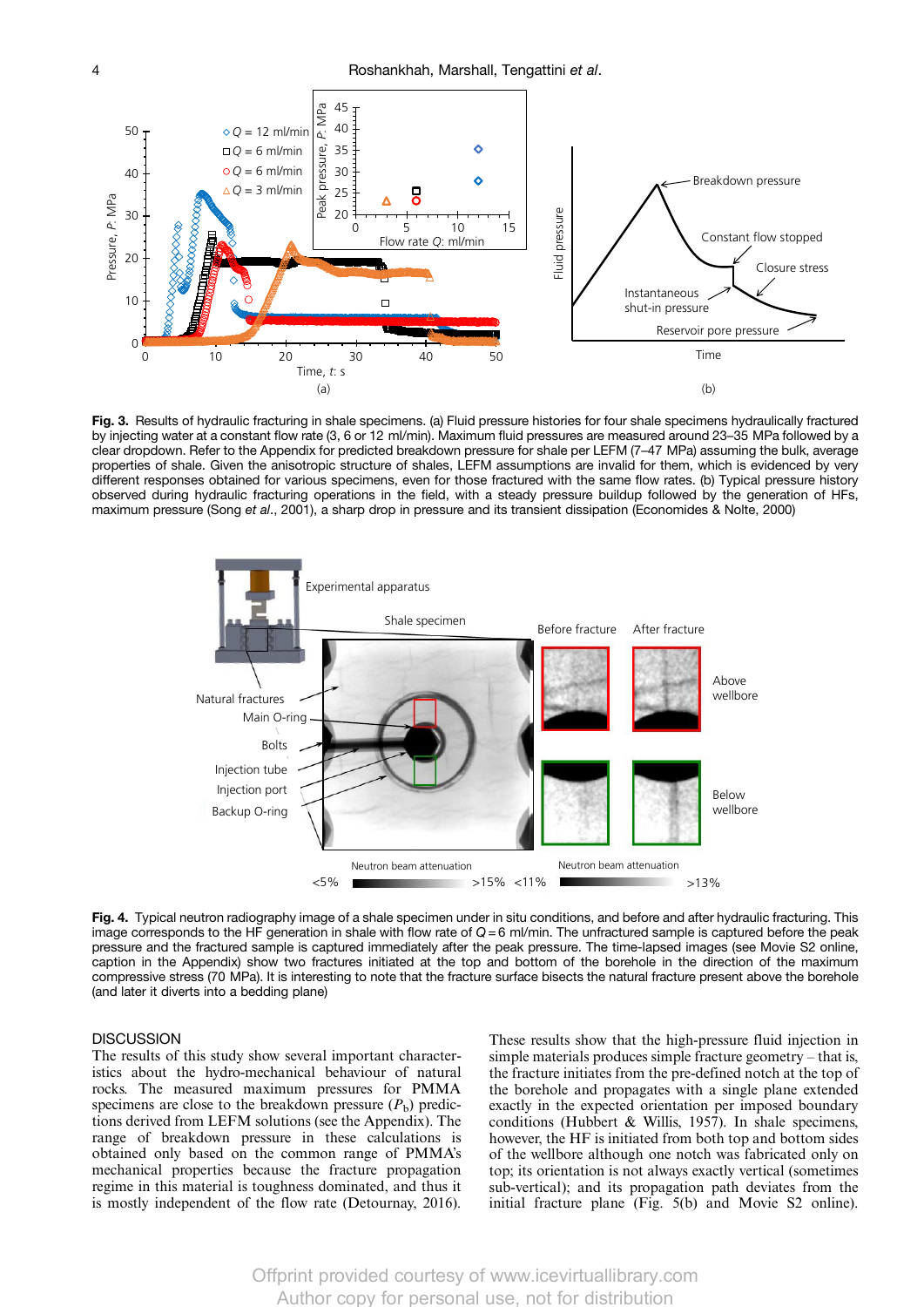<span id="page-4-0"></span>

Fig. 5. (a) Neutron radiography of shale specimen after hydraulic fracturing. Image shows rich heterogeneity with an existing natural fracture network. (b) Neutron radiography of shale specimen after hydraulic fracturing from the side. A natural fracture (a bedding plane) is activated following the generation of a HF (with planes perpendicular to one another). Also refer to Movies S1 and S2 online (captions in the Appendix) for neutron radiography and constructed tomography, which show opening of the bedding plane during and after fracturing, respectively. (c) Visual confirmation that the activated natural fracture accumulated water after HF. (d) Visual confirmation of a bedding plane activated due to the HF process. The plane has a rough surface. This plane was closed before formation of the HF; however, an opening, shear slippage, and shear-induced dilation are imposed on it on generation of the HF that significantly increase its fluid conductivity

These observations are attributed to the presence of natural fractures in the shale structure that interact with the HF, redistribute the stresses, interfere with the mechanism of energy dissipation, cause mixed-mode fracturing and propagate in a tortuous path by activating nearby natural fractures. Note that these phenomena govern the behaviour even under very high stresses contrary to the common belief that behaviour of natural geomaterials under high stresses can be estimated with that of simple materials. The governing role of the heterogeneities is also seen in shales' pressure histories – that is, they are neither qualitatively nor quantitatively like those of PMMA although their mechanical properties are close. Specifically, the peak pressure increased with flow rate for shale, while it slightly decreased with flow rate for PMMA. One may think that the porous medium around the borehole fails under a lower pressure when it becomes liquid saturated in shale (Roy et al[., 2017](#page-7-0)), whereas, it is not the case for the impermeable PMMA. Fluid injection with lower flow rate favours a slower pressure rise, the effective stress is redistributed with lower rate, and more fluid leaks off to the surrounding rock, thus a lower breakdown pressure is observed in shale ([Zhang & Zhao,](#page-7-0) [2014](#page-7-0)). The slight scatter in PMMAs' breakdown pressure  $P_{\rm b}$ , may be simply attributed to the scatter in properties of this synthetic material. The shale specimens do not show the same breakdown pressures even when injected with the same flow rate. The shape of their pressure dissipation responses also differs for all specimens. These show the great variability in geomaterials internal fabric and again the dominance of fabric on their behaviour. Even when the flow rate is increased to 12 ml/min to suppress the influence of fluid leak-off to the pores and pre-existing fractures so that the energy dissipation occurs mostly through the generation of new surfaces instead of viscous fluid flow (forcing shale to behave more like PMMA), the internal structure of the rock still dominates, and two peaks are recorded in the pressure history. A bedding plane is activated on HF in every shale specimen. Note that natural fractures observed in rock specimens in this study have a rough surface, and they are closed with matched surface asperities and limited liquid conductivity. The significantly increased fluid conductivity of the activated bedding plane (Movie S2 online) [\(Zimmerman & Bodvarsson, 1996](#page-7-0)), compared with the rock mass, confirms the induced opening, shear slippage and shear-induced dilation on natural fractures due to the formation of a HF in their vicinity ([Rutqvist & Stephansson,](#page-7-0) [2003; Rutledge](#page-7-0) et al., 2016). This mechanism is irreversible and generates self-propped fractures that remain productive even after pressure shut-in (e.g. [Mayerhofer](#page-7-0) et al., 1997). In this series of experiments, the crack tip speed is not calculated because it would be consistent with the field conditions only when the fluid viscosity and flow rate are scaled-up. If one assumes the fracture growth rate as small as 1 m/s ([Detournay, 2016\)](#page-6-0), to record the position of the crack tip at least at two points  $x$  mm apart, one would need to take images with recording rate of  $1/x$  fps (frames per second). The current recording rate  $(1.4 \text{ fps})$  can be improved by about 20 times with the available technology, therefore, achieving 29 fps and capturing the crack tip at two points about 35 mm apart in the next series of these experiments. The complex fracturing process in shale could not have been captured with X-ray radiography (2D), which can only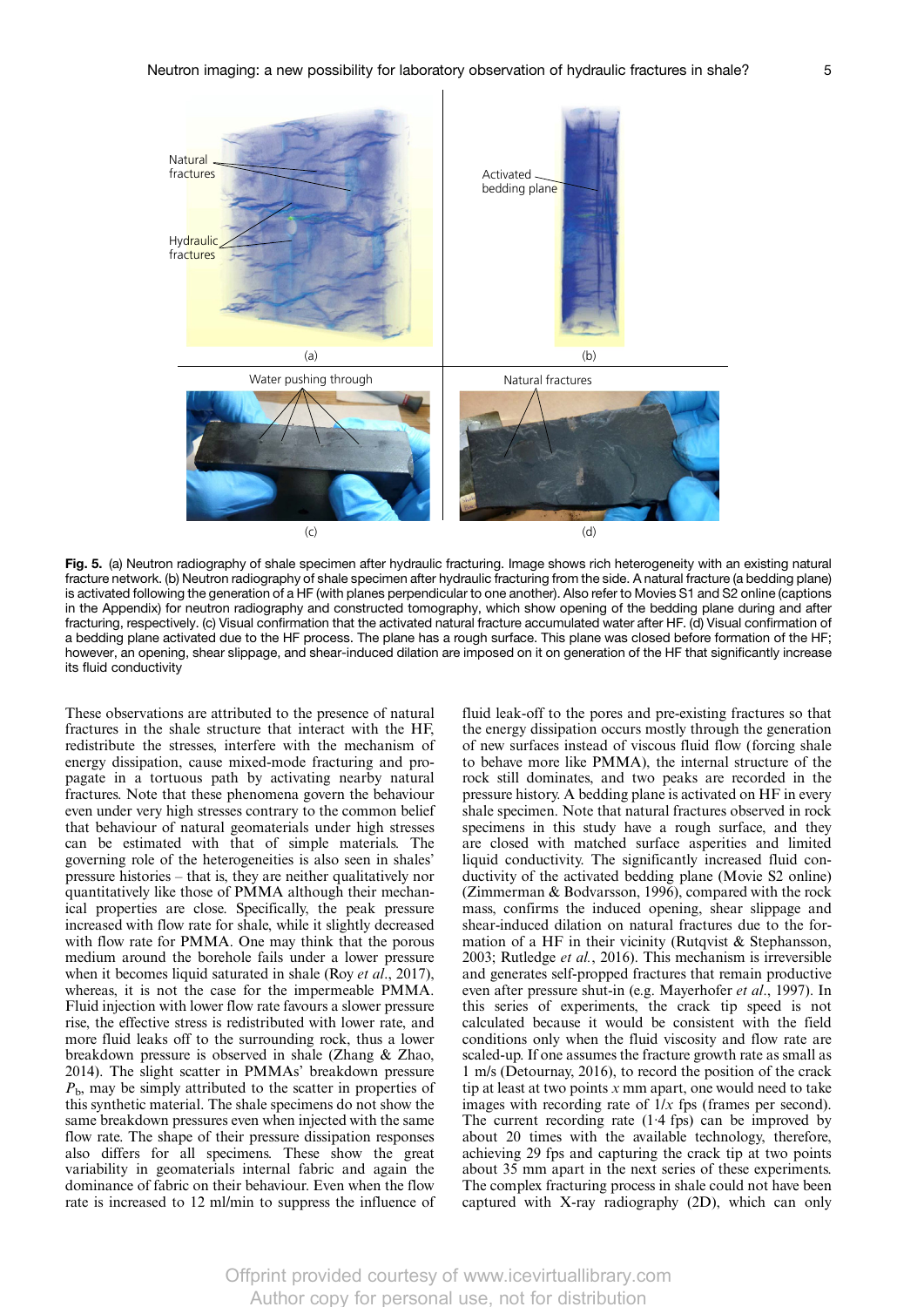<span id="page-5-0"></span>capture fractures formed normal to the imaging plane. X-ray tomography (3D) would not be fast enough to capture the fracturing process in real time. Neutron radiography, on the contrary, captures the evolution of fluid-filled pores and discontinuities anywhere inside the rock volume during the hydrofracking and projects them on the image's 2D plane, thus one can study the fluid flow and fracture evolution [\(Stavropoulou](#page-7-0) et al., 2018).

# **CONCLUSIONS**

In this paper, an experimental set-up is introduced that allows the consistent generation and stable propagation of HFs in natural rocks under high stresses (70 MPa: the stress level at 3 km depth). Water is injected with a constant flow rate to fracture Marcellus shale and PMMA specimens, and their pressure responses are recorded. The flow rate and viscosity of the fracturing liquid are controllable so that, in the future, the process can be scaled to field conditions by injecting more viscous liquids. With this experimental set-up, direct and high-resolution information about the HF geometry and growth rate can be gathered using the neutron-imaging instrument NeXT in Grenoble, France. There are several important points to take away from these results

- Interactions between HFs and pre-existing fractures dominate the hydro-mechanical behaviour of natural rocks, and they are captured within optically opaque specimens using neutrons.
- These results reveal the governing role of rocks internal structure (even under high stresses), which poses significant challenges for numerical models to simulate.
- Integrating observations from the neutron images and data from installed transducers (force, deformation and pressure) will allow quantification of the HF process in natural materials.

#### ACKNOWLEDGEMENTS

The authors truly appreciate the precise work of Caltech machine shop (a.k.a. GALCIT shop) technician, Matavos Zargarian, and assistance of the shop manager, Joe Haggerty. Also, assistance provided by the Caltech research engineer, Petros Arakelian, is greatly appreciated. The authors acknowledge the kind help of Jelke Dijkstra with the experiments in Grenoble. Jose Andrade acknowledges the financial support of Labex Tec21 (Investissements dAvenir – grant agreement nANR-11-LABX-0030), France and that and that of the Department of Mechanical and Civil Engineering at Caltech.

# APPENDIX

This section contains calculations to predict breakdown pressure of PMMA and shale specimens per LEFM. Additionally, captions for videos referenced in the main text and presented in the Supplementary Online Materials are presented.

#### LEFM solution for breakdown pressure

Assuming an elastic, homogeneous, isotropic, impermeable solid under a plane strain condition, one can study the problem of imposed fluid pressure in a circular hole with radius  $R(m)$  featuring a vertical notch with length  $a(m)$  and aims to determine the breakdown pressure  $P<sub>b</sub>$  (MPa), the pressure level at which the failure occurs. The geometrical and loading configuration is shown in [Fig. 1\(a\).](#page-1-0) The specimen is subject to loading  $\sigma_1$  (MPa) in the vertical direction, and it is confined laterally in both orthogonal directions. The normal stresses along  $x_2$  and  $x_3$  directions can be expressed as  $\sigma_2 = \sigma_3 = \kappa \sigma_1$ , where  $\kappa = v/(1 - v)$ , and v is Poisson's ratio, by assuming linear elastic constitutive laws and by imposing the boundary conditions  $\varepsilon_2 = \varepsilon_3 = 0$ . The breakdown pressure is estimated by the following relationship derived from LEFM solutions by computing the stress intensity factor as a function of the pressure and equating it to the fracture toughness, at breakdown. The stress intensity factor  $K_I$  (MPa.m<sup>0·5</sup>) is determined using the superposition principle and known solutions to crack problems (Tada et al[., 2000;](#page-7-0) [Gdoutos, 2006](#page-6-0)). The pressure at breakdown is the pressure level attained when the stress intensity factor reaches the fracture toughness  $K_{\text{Ic}}$ (MPa  $\text{m}^{0.5}$ ), and it can be expressed as

$$
P_{\rm b} = \frac{K_{\rm lc} + \kappa \sigma_1 \sqrt{\pi a} \left[ (1 - (1/\kappa)) F_o^{\sigma}(s) + (1/\kappa) F_1^{\sigma}(s) \right]}{\sqrt{\pi a} [(1 - \lambda) F_o^{\rm P}(s) + \lambda F_1^{\rm P}(s)}
$$
(1)

where  $s$  is a geometrical parameter defined as

$$
s = \frac{a}{a+R} \tag{2}
$$

where *a* is the notch length and *R* the borehole radius.  $F_1^{\sigma}$ ,  $F_2^{\sigma}$ ,  $F_1^{\text{P}}$  and  $F_0^{\text{P}}$  are following functions of s

$$
F_1^{\sigma}(s) = 2.243 - 2.64s + 1.352s^2 - 0.248s^3 \tag{3}
$$

$$
F_o^{\sigma}(s) = [1 + 0.2(1 - s) + 0.3(1 - s)^6]F_1^{\sigma}(s)
$$
 (4)

$$
F_1^{\mathbf{P}}(s) = 1 + (1 - s)[0.5 + 0.743(1 - s)^2]
$$
\n(5)

$$
F_o^{\mathbf{P}}(s) = [1 + 0.2(1 - s) + 0.3(1 - s)^6]F_1^{\mathbf{P}}(s)
$$
(6)

and  $\lambda$  is a factor ( $0 \leq \lambda \leq 1$ ) showing that the fluid pressure inside the notch may be less than or equal to the fluid pressure inside the hole.  $\lambda$  is assumed as unity here. The geometric parameters and the vertical stress in experiments conducted in this study are shown in [Fig. 1\(a\),](#page-1-0) which include  $a = 1.6$  mm,  $R = 3.2$  mm and  $\sigma_1 = 68$  MPa.

For PMMA.  $v = 0.327$  [\(Christman, 1972\)](#page-6-0) and  $K_{\text{Ic}}$  (for quasi-static crack propagation) =  $1.05-1.55$  MPa.m<sup>0.5</sup>. The lower bound is the average of values measured by several methods as reported by [Choi & Salem \(1993](#page-6-0)) and the upper bound is reported by [Weerasooriya](#page-7-0) et al. (2006). Also,  $K_{\text{Ic}} = 3.27 \text{ MPa} \cdot \text{m}^{0.5}$  is reported by [Weerasooriya](#page-7-0) *et al.* [\(2006](#page-7-0)) for dynamic crack propagation. Predicted breakdown pressures for PMMA given the above-mentioned values of ν and  $K_{\text{Ic}}$  are presented in Table 1. The measured breakdown pressure for all the tested PMMA specimens fall between the predicted pressure for quasi-static fracture propagation (36–41 MPa).

For shale.  $v = 0.15-0.4$  ([Sone & Zoback, 2013\)](#page-7-0).  $K_{\text{Ic}} =$  $0.47-0.72$  MPa.m<sup>0.5</sup>. The lower bound is reported for Marcellus shale by Lee et al[. \(2015\)](#page-6-0) and the upper bound is reported for Mancos shale by [Chandler](#page-6-0) et al. (2016), when the fracture propagates perpendicular to the bedding

Table 1. Fracture toughness and predicted breakdown pressure for PMMA

| $K_{\text{Ic}}$ : MPa.m <sup>0.5</sup> |  |  |
|----------------------------------------|--|--|
| P <sub>b</sub> : MPa                   |  |  |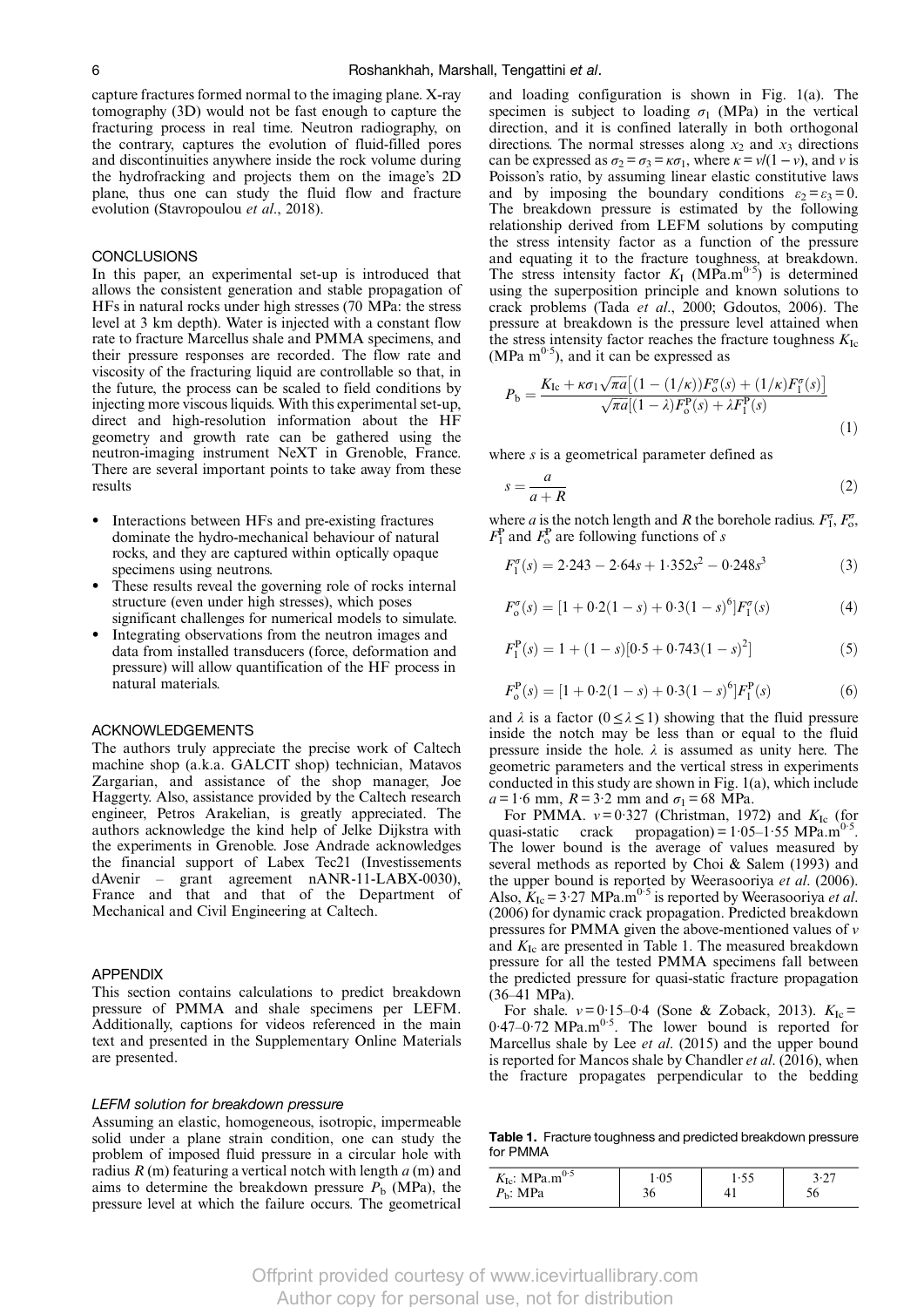<span id="page-6-0"></span>Table 2. Fracture toughness and predicted breakdown pressure for shale

| 11                                                          | 0.15             |             | 0.3          |              | 0.4          |              |
|-------------------------------------------------------------|------------------|-------------|--------------|--------------|--------------|--------------|
| $K_{\text{Ic}}$ : MPa.m <sup>0.5</sup><br>$P_{\rm b}$ : MPa | 0.47<br>7.2<br>∼ | 0.72<br>9.5 | 0.47<br>26.5 | 0.72<br>28.8 | 0.47<br>44.7 | 0.72<br>46.9 |

plane. Predicted breakdown pressures for shale given the above-mentioned values for  $v$  and  $K_{\text{Ic}}$  as well as an average value for  $v = 0.3$  are calculated and listed in Table 2.

Note that the measurements (breakdown pressure) and calculations [\(equation 1\)](#page-5-0) in this study show close mode I fracture toughness values for both PMMA and shale:  $K_{\text{Ic}} \approx 0.9 \text{ MPa.m}^{0.5}$  (average for shale).

# Movie S2

Movie constructed from several successive neutron radiographies showing hydraulic fracturing generation and propagation in a shale specimen. The HF is initiated at both the top and bottom of the wellbore, propagates along the vertical orientation as the imposed boundary conditions require (plane strain), interacts with pre-existing natural fractures, and as a result, activates one of the bedding planes. The movie can be used and distributed if a proper credit is given to its creators; please refer to [https://data.caltech.edu/](https://data.caltech.edu/records/1115: 10.22002/D1.1115) [records/1115: 10.22002/D1.1115.](https://data.caltech.edu/records/1115: 10.22002/D1.1115)

#### Movie S3

Neutron tomography constructed from neutron radiographies acquired at many different angles showing natural fractures within a shale specimen, the hydraulic fracturing generated from the wellbore along the vertical direction, and the activated bedding plane near the middle of the specimen thickness. The movie can be used and distributed if a proper credit is given to its creators; please refer to [https://data.](https://data.caltech.edu/records/1114: 10.22002/D1.1114) [caltech.edu/records/1114: 10.22002/D1.1114](https://data.caltech.edu/records/1114: 10.22002/D1.1114).

Pressure data for fractured samples are available at [https://doi.org/10.5281/zenodo.825801.](https://doi.org/10.5281/zenodo.825801) Pressure and vertical load histories for shale specimens can be used and distributed if a proper credit is given; please refer to: [https://data.caltech.edu/records/1116: 10.22002/D1.1116.](https://data.caltech.edu/records/1116: 10.22002/D1.1116)

# **REFERENCES**

- Bauer, S., Beyer, C., Dethlefsen, F., Dietrich, P., Duttmann, R., Ebert, M., Feeser, V., Goerke, U., Koeber, R., Kolditz, O., Rabbel, W., Schanz, T., Schafer, D., Wuerdemann, H. & Dahmke, A. (2013). Impacts of the use of the geological subsurface for energy storage: an investigation concept. Environ. Earth Sci. 70, No. 8, 3935–3943.
- Bunger, A. P. & Detournay, E. (2008). Experimental validation of the tip asymptotics for a fluid-driven crack. J. Mech. Phys. Solids 56, No. 11, 3101–3115.
- Bunger, A. P., Gordeliy, E. & Detournay, E. (2013). Comparison between laboratory experiments and coupled simulations of saucer-shaped hydraulic fractures in homogeneous brittle-elastic solids. J. Mech. Phys. Solids 61, No. 7, 1636–1654.
- Chandler, M. R., Meredith, P. G., Brantut, N. & Crawford, B. R. (2016). Fracture toughness anisotropy in shale. J. Geophys. Res.: Solid Earth 121, No. 3, 1706–1729.
- Choi, S. R. & Salem, J. A. (1993). Fracture-toughness of PMMA as measured with indentation cracks. J. Mater. Res. 8, No. 12, 3210–3217.
- Christman, D. R. (1972). Dynamic properties of poly(methyl methacrylate). Washington, DC, USA: Materials and Structures Laboratory, Manufacturing Development, General Motors Corporation, Warren, Michigan, Defense Nuclear Agency.

Dahi-Taleghani, A. & Olson, J. E. (2011). Numerical modeling of multistranded-hydraulic-fracture propagation: accounting for the interaction between induced and natural fractures. AAPG *Bull.* **16**, No. 3, 575–581.

- da Silva, B. & Einstein, H. (2018). Physical processes involved in the laboratory hydraulic fracturing of granite: visual observations and interpretation. Engng Fract. Mech. 191, 125–142.
- Day-Lewis, F. D., Harris, J. M. & Gorelick, S. M. (2002). Time-lapse inversion of crosswell radar data. Geophysics 67, No. 6, 1740–1752.
- De Pater, C. J. & Beugelsdijk, L. J. L. (2005). Experiments and numerical simulation of hydraulic fracturing in naturally fractured rock. The 40th U.S. symposium on rock mechanics (USRMS), rock mechanics for energy, mineral and infrastructure development in the Northern regions, pp. 1–12. Anchorage, AK, USA: Alaska rocks, American Rock Mechanics Association.
- De Pater, C. J., Cleary, M. P., Quinn, T. S., Barr, D. T., Johnson, D. E. & Weijers, L. (1994). Experimental verification of dimensional analysis for hydraulic fracturing. SPE Prod. Fac. 9, No. 4, 230–238.
- Dershowitz, W., La Pointe, P. & Cladouhos, T. (1998). Derivation of fracture spatial pattern parameters from borehole data. Int. J. Rock Mech. Mining Sci., Special issue for 3rd North American rock mechanics symposium, Cancun, Mexico, 35, No. 4–5, 508.
- Detournay, E. (2016). Mechanics of hydraulic fractures. Annu. Rev. Fluid Mech. 48, 311–339.
- Economides, M. J. & Nolte, K. G. (2000). Reservoir stimulation. New York, NY, USA: Wiley.
- Frash, L. P., Carey, J. W. & Viswanathan, H. S. (2016). Notched specimen hydraulic fracturing method for conducting mechanical and hydrological experiments at triaxial reservoir conditions. Rock mechanics/geomechanics symposium, Houston, TX, USA: American Rock Mechanics Association.
- Gale, J. F. W., Reed, R. M. & Holder, J. (2007). Natural fractures in the Barnett shale and their importance for hydraulic fracture treatments. AAPG Bull. 91, No. 4, 603–622.
- Gdoutos, E. E. (2006). Fracture Mechanics: An Introduction. Dordrecht, The Netherlands: Springer.
- Groenenboom, J. & Fokkema, J. T. (1998). Monitoring the width of hydraulic fractures with acoustic waves. Geophysics 63, No. 1, 139–148.
- Hubbert, M. K. & Willis, D. G. (1957). Mechanics of hydraulic fracturing. Trans. Am. Inst. Mining Metall. Engrs 210, No. 6, 153–163.
- Jia, L. C., Chen, M. & Jin, Y. (2014). 3D imaging of fractures in carbonate rocks using X-ray computed tomography technology. Carbonates Evaporites 29, No. 2, 147–153.
- Juhlin, C. (1995). Imaging of fracture zones in the Finnsjon area, central Sweden, using the seismic reflection method. Geophysics 60, No. 1, 66–75.
- Kawamoto, R., Ando, E., Viggiani, G. & Andrade, J. E. (2018). All you need is shape: predicting shear banding in sand with LS-DEM. J. Mech. Phys. Solids 111, 375–392.
- Lecampion, B. & Desroches, J. (2015). Simultaneous initiation and growth of multiple radial hydraulic fractures from a horizontal wellbore. J. Mech. Phys. Solids 82, 235-258.
- Lecampion, B., Desroches, J., Jeffrey, R. G. & Bunger, A. P. (2017). Experiments versus theory for the initiation and propagation of radial hydraulic fractures in low-permeability materials. J. Geophys. Res.: Solid Earth 122, No. 2, 1239–1263.
- Lee, H. P., Olson, J. E., Holder, J., Gale, J. F. W. & Myers, R. D. (2015). The interaction of propagating opening mode fractures with preexisting discontinuities in shale. J. Geophys. Res.: Solid Earth 120, No. 1, 169–181.
- Legarth, B., Huenges, E. & Zimmermann, G. (2005). Hydraulic fracturing in a sedimentary geothermal reservoir: results and